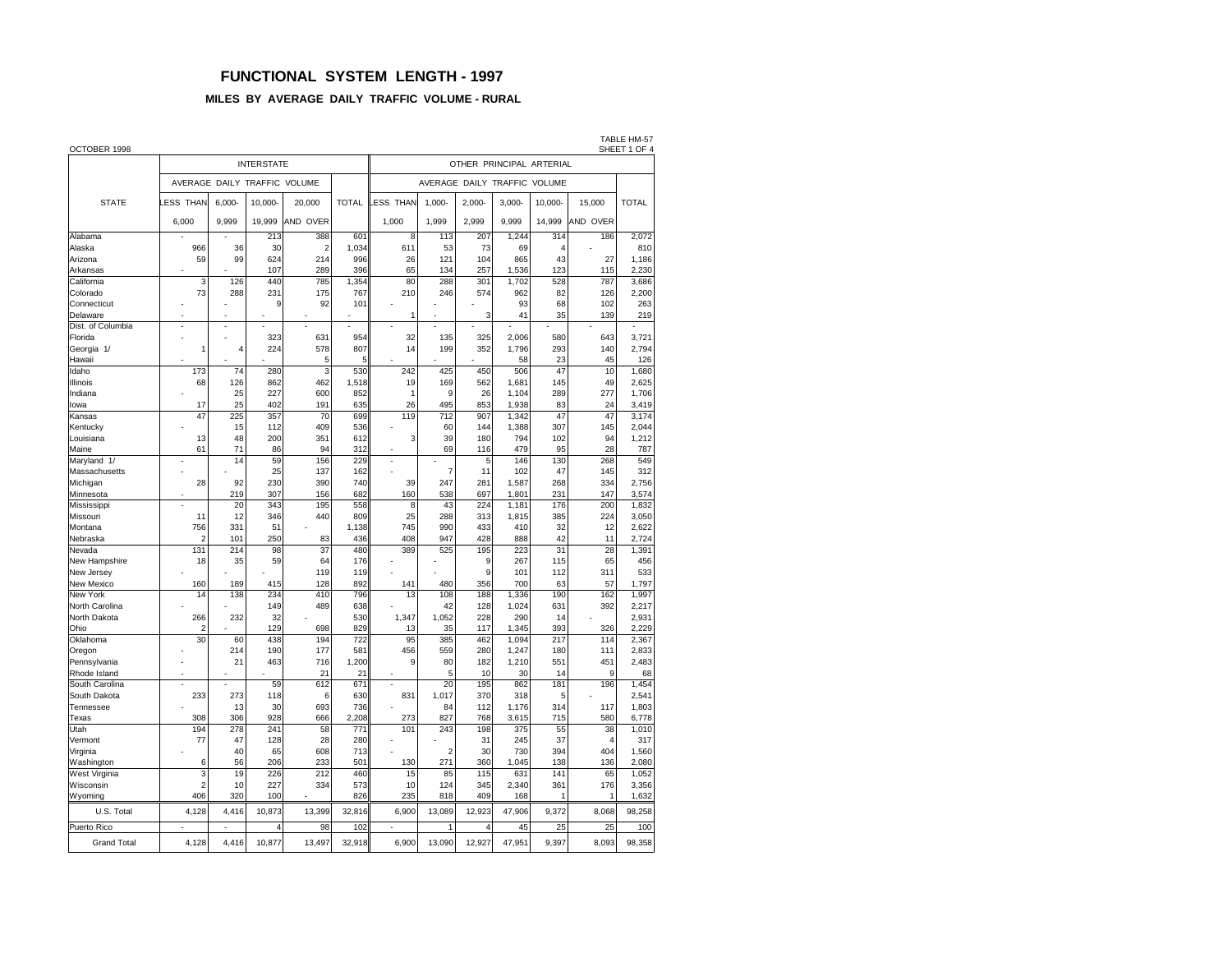# **FUNCTIONAL SYSTEM LENGTH - 1997 MILES BY AVERAGE DAILY TRAFFIC VOLUME - RURAL**

| OCTOBER 1998               |                           |                    |                 |                              |                        |                    |                              |                         |                |                |                 |                 |                    | SHEET 2 OF 4    |  |  |
|----------------------------|---------------------------|--------------------|-----------------|------------------------------|------------------------|--------------------|------------------------------|-------------------------|----------------|----------------|-----------------|-----------------|--------------------|-----------------|--|--|
|                            |                           |                    |                 | MINOR ARTERIAL               |                        |                    | <b>MAJOR COLLECTOR</b>       |                         |                |                |                 |                 |                    |                 |  |  |
|                            |                           |                    |                 | AVERAGE DAILY TRAFFIC VOLUME |                        |                    | AVERAGE DAILY TRAFFIC VOLUME |                         |                |                |                 |                 |                    |                 |  |  |
| <b>STATE</b>               | <b>LESS THAN</b><br>1.000 | $1,000 -$<br>1.999 | 2,000-<br>2.999 | $3,000 -$<br>9.999           | 10,000-<br>14.999      | 15,000<br>AND OVER | <b>TOTAL</b>                 | <b>LESS THAN</b><br>100 | $100 -$<br>499 | 500-<br>999    | 1,000-<br>4.999 | 5,000-<br>9.999 | 10.000<br>AND OVER | <b>TOTAL</b>    |  |  |
| Alabama                    | 283                       | 1,145              | 814             | 1,375                        | 72                     | 14                 | 3,703                        | 102                     | 3,083          | 4,092          | 4,188           | 221             | 31                 | 11,717          |  |  |
| Alaska                     | 376                       | 39                 |                 | 16                           | 10                     |                    | 441                          | 274                     | 511            | 230            | 385             | 24              | $\overline{1}$     | 1,425           |  |  |
| Arizona                    | 109                       | 306                | 370             | 389                          | 55                     | 28                 | 1,257                        | 176                     | 673            | 830            | 2,595           | 142             | 89                 | 4,505           |  |  |
| Arkansas                   | 321                       | 819                | 1.023           | 731                          | 60                     | $\mathbf{q}$       | 2,963                        | 224                     | 3.489          | 3.772          | 4,865           | 127             | 21                 | 12,498          |  |  |
| <b>California</b>          | 1,378                     | 1,656              | 1,002           | 2,380                        | 357                    | 132                | 6,905                        | 335                     | 2,812          | 2.613          | 6,069           | 971             | 266                | 13,066          |  |  |
| Colorado                   | 1,789                     | 901                | 462             | 455                          | 32                     | 41                 | 3,680                        | 536                     | 1,579          | 2,269          | 1,533           | 73              | 12                 | 6,002           |  |  |
| Connecticut                |                           | 27                 | 52              | 337                          | 54                     | 28                 | 498                          |                         | 48             | 84             | 890             | 172             | 13                 | 1,207           |  |  |
| Delaware                   |                           | $\overline{7}$     | 8               | 62                           | $\mathcal{P}$          | 27                 | 106                          |                         | 10             | 74             | 371             | 88              | 8                  | 551             |  |  |
| Dist. of Columbia          |                           |                    |                 |                              |                        |                    |                              | $\blacksquare$<br>÷     |                |                |                 |                 | $\sim$             |                 |  |  |
| Florida                    | 147                       | 414<br>1,322       | 562<br>1,357    | 1,303                        | 102                    | 48<br>93           | 2,576                        | ä,                      | 790<br>2,971   | 746<br>3,323   | 2,654<br>6,869  | 183<br>399      | 17<br>94           | 4,390<br>13,656 |  |  |
| Georgia 1/                 | 436<br>22                 | 46                 | 107             | 2,215<br>135                 | 151<br>63              |                    | 5,574<br>373                 |                         | 43             | 42             | 225             | 37              | 5                  | 352             |  |  |
| Hawaii<br>Idaho            | 543                       | 306                | 204             | 217                          | $\overline{22}$        | $\overline{2}$     | 1,294                        | 1,030                   | 2,773          | 1,054          | 499             | $\overline{23}$ |                    | 5,379           |  |  |
| Illinois                   | 279                       | 1,590              | 1,558           | 1.344                        | 46                     | 14                 | 4,831                        | 140                     | 4,004          | 3.754          | 6,057           | 226             | $\overline{4}$     | 14,185          |  |  |
| Indiana                    | 48                        | 107                | 503             | 1,333                        | 118                    | 124                | 2,233                        |                         | 769            | 1,915          | 6,854           | 1,132           | 23                 | 10,693          |  |  |
| lowa                       | 694                       | 1,924              | 841             | 490                          | $\overline{4}$         |                    | 3,953                        | 854                     | 6,404          | 4,224          | 2,761           | 58              |                    | 14,301          |  |  |
| Kansas                     | 1,889                     | 1,279              | 655             | 475                          | $\overline{5}$         | $\overline{4}$     | 4,307                        | 9,589                   | 9,436          | 2,660          | 1,259           | $\overline{7}$  | $\overline{4}$     | 22,955          |  |  |
| Kentucky                   | 13                        | 289                | 429             | 815                          | 49                     | 10                 | 1,605                        |                         | 533            | 1,127          | 4,845           | 380             | 85                 | 6,970           |  |  |
| Louisiana                  | 18                        | 192                | 386             | 875                          | 124                    | 23                 | 1,618                        | ÷.                      | 339            | 2,130          | 3,778           | 618             | 191                | 7,056           |  |  |
| Maine                      | 81                        | 134                | 205             | 569                          | 49                     | 32                 | 1,070                        | $\overline{a}$          | 103            | 703            | 2,239           | 149             | 17                 | 3,211           |  |  |
| Maryland 1/                |                           | 64                 | 129             | 543                          | 136                    | 78                 | 950                          | $\blacksquare$          | 32             | 187            | 1,309           | 253             | 77                 | 1,858           |  |  |
| Massachusetts              |                           | 68                 | 175             | 339                          | 61                     | 28                 | 671                          | 73                      | 377            | 208            | 981             | 131             | 26                 | 1,796           |  |  |
| Michigan                   | 338                       | 482                | 828             | 2.147                        | 177                    | 54                 | 4,026                        | 94                      | 2,651          | 4.212          | 9.442           | 561             | 64                 | 17,024          |  |  |
| Minnesota                  | 2,274                     | 2.057              | 781             | 1.200                        | 37                     | 44                 | 6,393                        | 1.170                   | 6.107          | 4.445          | 4,372           | 63              | 21                 | 16,178          |  |  |
| Mississippi                | 536                       | 1,442              | 536             | 1,371                        | 27                     | $\overline{3}$     | 3,915                        | 434                     | 5,342          | 3,106          | 2,934           | 250             | 26                 | 12,092          |  |  |
| Missouri                   | 621                       | 832                | 898             | 974                          | 53                     | 19                 | 3,397                        | 318                     | 8,618          | 4,000          | 4,696           | 294             | 81                 | 18,007          |  |  |
| Montana                    | 2,308                     | 519                | 49              | 100                          | 8                      | 5                  | 2,989                        | 2.049                   | 3,544          | 713            | 732             | 31              | 3                  | 7,072           |  |  |
| Nebraska                   | 1,680                     | 1,810              | 402             | 297                          | 10                     | $\overline{2}$     | 4,201                        | 3,799                   | 5,602          | 1,169          | 917             | 27              | 12                 | 11,526          |  |  |
| Nevada                     | 402                       | 179                | 7               | 131                          | $\overline{2}$         | $\overline{9}$     | 730                          | 205                     | 1,659          | 126            | 147             | 68              | $\overline{15}$    | 2,220           |  |  |
| New Hampshire              |                           | 21                 | 113             | 293                          | 33                     | 28                 | 488                          |                         |                | 168            | 897             | 100             | 32                 | 1,197           |  |  |
| New Jersey                 | 13                        | 13                 | 9               | 255                          | 58                     | 139                | 487                          |                         | 113            | 260            | 884             | 276             | 48                 | 1,581           |  |  |
| New Mexico                 | 269                       | 883                | 353             | 326                          | 35                     | $\overline{4}$     | 1,870                        | 393<br>$\blacksquare$   | 1,504          | 794            | 1,038           | 184             | 44                 | 3,957           |  |  |
| New York<br>North Carolina | 176                       | 711<br>319         | 978             | 2,119                        | 129                    | 10                 | 4,123<br>2,995               |                         | 743            | 1,341<br>1.149 | 3,733<br>5,582  | 269<br>1,263    | 19<br>269          | 6,105<br>8,653  |  |  |
| North Dakota               | 231<br>1,926              | 568                | 262<br>10       | 1,737<br>8                   | 340                    | 106                | 2,512                        | 3,510                   | 390<br>6,243   | 1,269          | 187             |                 |                    | 11,209          |  |  |
| Ohio                       | 48                        | 330                | 630             | 1,713                        | 90                     | 16                 | 2,827                        |                         | 1,410          | 1,939          | 7,372           | 989             | 148                | 11,858          |  |  |
| Oklahoma                   | 329                       | 1,105              | 377             | 897                          | 12                     | 30                 | 2,750                        | 4,104                   | 8,092          | 3,440          | 5,423           | 228             | 59                 | 21,346          |  |  |
| Oregon                     | 861                       | 495                | 237             | 523                          | 69                     | 17                 | 2,202                        | 1,608                   | 3,167          | 1,531          | 2,917           | 93              | 6                  | 9,322           |  |  |
| Pennsylvania               | 221                       | 778                | 979             | 2,756                        | 312                    | 61                 | 5,107                        |                         | 1,015          | 1,313          | 5,151           | 522             | 63                 | 8,064           |  |  |
| Rhode Island               | 5                         | 5                  | 8               | 52                           | 6                      |                    | 76                           | $\blacksquare$          | 15             | 31             | 125             | $\overline{1}$  | 5                  | 177             |  |  |
| South Carolina             | 264                       | 614                | 692             | 1,814                        | 153                    | 122                | 3,659                        |                         | 1,377          | 2,125          | 4,132           | 435             | 71                 | 8,140           |  |  |
| South Dakota               | 2,477                     | 756                | 41              | 67                           |                        |                    | 3,341                        | 5,200                   | 5,983          | 925            | 317             | 44              | 5                  | 12,474          |  |  |
| Tennessee                  | 182                       | 565                | 850             | 1,572                        | 184                    | 54                 | 3,407                        |                         | 1,373          | 1.147          | 2,541           | 266             | 58                 | 5,385           |  |  |
| Texas                      | 1.434                     | 2.530              | 1.760           | 3.386                        | 292                    | 68                 | 9,470                        | 1.349                   | 12,608         | 8.221          | 12,643          | 925             | 147                | 35,893          |  |  |
| Utah                       | 678                       | 364                | 198             | 268                          | 15                     | $\overline{12}$    | 1,535                        | 269                     | 1,453          | 679            | 847             | 51              | 11                 | 3,310           |  |  |
| Vermont                    | 61                        | 192                | 195             | 273                          | 11                     | 3                  | 735                          | 33                      | 142            | 468            | 1,294           | 50              | $\overline{4}$     | 1,991           |  |  |
| Virginia                   | 79                        | 533                | 891             | 1,653                        | 226                    | 60                 | 3,442                        |                         | 2,688          | 2,298          | 4,101           | 557             | 106                | 9,750           |  |  |
| Washington                 | 565                       | 514                | 254             | 561                          | 44                     | 43                 | 1,981                        | 521                     | 3,005          | 1,481          | 3,097           | 227             | 46                 | 8,377           |  |  |
| West Virginia              | 120                       | 345                | 428             | 614                          | $\overline{35}$        | $\overline{22}$    | 1,564                        |                         | 1,376          | 1,055          | 3,240           | 299             | 45                 | 6,015           |  |  |
| Wisconsin                  | 685                       | 1,304              | 894             | 2,020                        | 43                     | 49                 | 4,995                        | 135                     | 5,223          | 4,256          | 3,836           | 140             | 19                 | 13,609          |  |  |
| <b>Wyoming</b>             | 881                       | 590                | 72              | 128                          | $\boldsymbol{\Lambda}$ |                    | 1,675                        | 120                     | 1,556          | 446            | 305             | 3               |                    | 2,430           |  |  |
| U.S. Total                 | 28,090                    | 33,491             | 24,574          | 45,653                       | 3,977                  | 1,715              | 137,500                      | 38,644                  | 133,778        | 90,144         | 154,128         | 13,630          | 2,411              | 432,735         |  |  |
| Puerto Rico                | 15                        | 23                 | 33              | 143                          | 50                     | 26                 | 290                          |                         | 4              | 246            | 423             | 83              | 27                 | 783             |  |  |
| <b>Grand Total</b>         | 28.105                    | 33.514             | 24,607          | 45,796                       | 4,027                  | 1.741              | 137,790                      | 38.644                  | 133.782        | 90.390         | 154,551         | 13,713          | 2.438              | 433,518         |  |  |

TABLE HM-57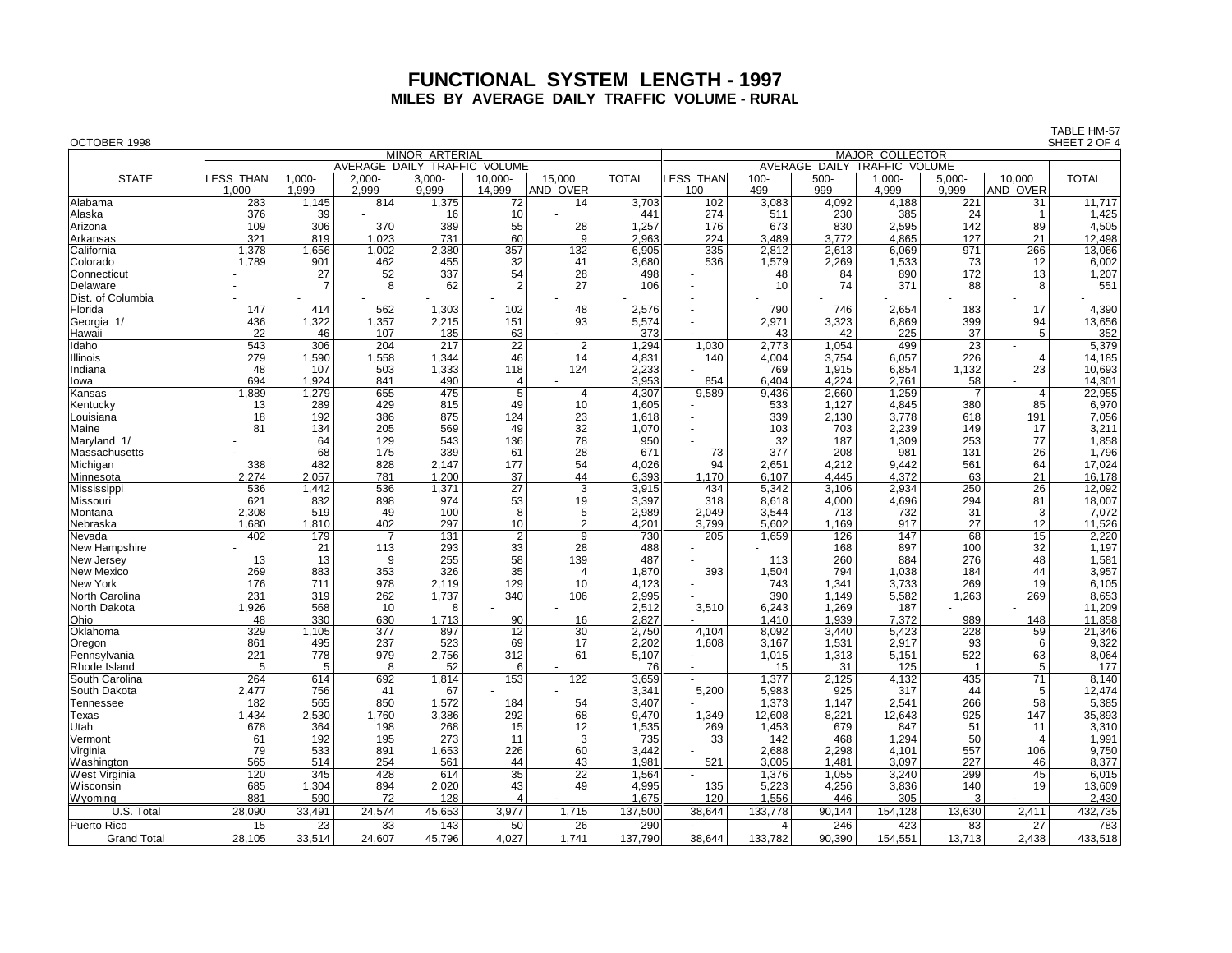# **FUNCTIONAL SYSTEM LENGTH - 1997**

#### **MILES BY AVERAGE DAILY TRAFFIC VOLUME - URBAN**

| OCTOBER 1998 |  |
|--------------|--|
|              |  |

TABLE HM-57<br>SHEET 3 OF 4

| OCTOBER 1998                       |                |                       |                              |                |                      |              |                      |              |                                |                |          |              |                          |                 |                      |                              |              |            | SHEET 3 OF 4   |
|------------------------------------|----------------|-----------------------|------------------------------|----------------|----------------------|--------------|----------------------|--------------|--------------------------------|----------------|----------|--------------|--------------------------|-----------------|----------------------|------------------------------|--------------|------------|----------------|
|                                    |                |                       | <b>INTERSTATE</b>            |                |                      |              |                      |              | OTHER FREEWAYS AND EXPRESSWAYS |                |          |              | OTHER PRINCIPAL ARTERIAL |                 |                      |                              |              |            |                |
|                                    |                |                       | AVERAGE DAILY TRAFFIC VOLUME |                |                      |              |                      |              | AVERAGE DAILY TRAFFIC VOLUME   |                |          |              |                          |                 |                      | AVERAGE DAILY TRAFFIC VOLUME |              |            |                |
| <b>STATE</b>                       | LESS THAN      | 15,000                | 35,000-                      | 60,000-        | 100,000-             | <b>TOTAL</b> | ESS THAN             | 15,000-      | 35,000-                        | 60,000-        | 100,000- | <b>TOTAL</b> | <b>ESS THAN</b>          | $1,000 -$       | $3,000 -$            | 5,000-                       | 10,000-      | 20,000     | <b>TOTAL</b>   |
|                                    | 15,000         | 34,999                | 59.999                       | 99,999         | AND OVER             |              | 15,000               | 34,999       | 59,999                         | 99,999         | AND OVER |              | 1,000                    | 2,999           | 4.999                | 9.999                        | 19,999       | AND OVER   |                |
| Alabama                            | 15             | 112                   | 98                           | 58             | 20                   | 303          |                      | 6            | $\mathbf{A}$                   | $\mathsf{R}$   | 2        | 21           |                          | 9               | 38                   | 214                          | 344          | 377        | 984            |
| Alaska                             |                | 28                    | 16                           | $\mathbf{q}$   |                      | 53           |                      |              |                                |                |          |              |                          | $\mathcal{P}$   | $\overline{2}$       | -5                           | 20           | 28         | 58             |
| Arizona<br>Arkansas                | 21             | 79 l<br>67            | 18<br>53                     | 26             | 47<br>$\mathfrak{p}$ | 174<br>150   | 11<br>35             | 12<br>49     | 36<br>22                       | 10             | 27       | 96<br>108    |                          | 15<br>12        | 28<br>48             | 93<br>180                    | 254<br>248   | 637<br>91  | 1,027<br>580   |
| California                         | 15             | 52                    | 77                           | 185            | 738                  | 1,067        | 78                   | 234          | 328                            | 327            | 433      | 1,400        | 22                       | 107             | 137                  | 533                          | 1,507        | 3,529      | 5,835          |
| Colorado                           | 40             | 26                    | 33                           | 43             | 43                   | 185          | 43                   | 81           | 62                             | 36             | 8        | 230          |                          | 21              | 46                   | 114                          | 252          | 408        | 842            |
| <b>Connecticut</b>                 |                | 14                    | 44                           | 105            | 81                   | 244          | 15                   | 49           | 112                            | 23             |          | 199          |                          |                 | 11                   | 128                          | 325          | 137        | 605            |
| Delaware                           |                |                       | 8                            | 17             | 16                   | 41           |                      |              | $\overline{4}$                 |                |          | 11           |                          |                 |                      |                              | 39           | 90         | 134            |
| Dist. of Columbia                  | ٠              |                       | $\overline{2}$               | - 6            | $\overline{4}$       | 12           |                      |              | $\vert$ 2                      | 6              | 2        | 17           |                          |                 | -1                   |                              | 30           | 67         | 98             |
| Florida                            |                | 61                    | 161                          | 112            | 179                  | 517          | 27                   | 192          | 96                             | 47             | 42       | 404          |                          | 28              | 29                   | 205                          | 572          | 1,848      | 2,683          |
| Georgia                            |                | 81                    | 123                          | 80             | 152                  | 437          | 32                   | 63           | 25                             | 32             | 10       | 162          |                          | 27              | 110                  | 395                          | 641          | 584        | 1,758          |
| Hawaii<br>Idaho                    | 22             | 29                    | $\overline{7}$<br>23         | 14<br>-9       | 20                   | 49<br>83     |                      |              | 22                             | 6              |          | 34           | 3                        | 10              | 12                   | 10<br>61                     | 36<br>89     | 87<br>59   | 136<br>234     |
| Illinois                           | 29             | 175                   | 147                          | 95             | 201                  | 647          | 24                   | 33           | 10 <sup>1</sup>                | $\overline{2}$ | 6        | 75           |                          | 16              | 84                   | 458                          | 958          | 1,089      | 2,606          |
| Indiana                            |                | 117                   | 68                           | 70             | 62                   | 319          | 39                   | 76           | 14                             | 5              |          | 134          |                          | 14              | 41                   | 255                          | 619          | 619        | 1,552          |
| lowa                               |                | 76                    | 44                           | 16             | $\overline{2}$       | 146          |                      |              |                                |                |          |              |                          | 36              | 82                   | 271                          | 244          | 82         | 717            |
| Kansas                             | 30             | 55                    | 47                           | 27             | 16                   | 175          | 52                   | 58           | 17                             |                |          | 135          |                          | 33              | 67                   | 208                          | 234          | 106        | 649            |
| Kentucky                           |                | 42                    | 90                           | 52             | 41                   | 226          | 47                   | 19           | 25                             |                |          | 91           |                          | 3               | 27                   | 101                          | 254          | 254        | 639            |
| Louisiana                          | 21             | 101                   | 109                          | 26             | 24                   | 281          | 8                    | 18           | 10 <sup>1</sup>                |                |          | 45           |                          | 13              | 42                   | 181                          | 280          | 320        | 837            |
| Maine                              | 15             | 26                    | 9                            | $\overline{4}$ |                      | 54           |                      | 11           | $\overline{2}$                 |                |          | 18           |                          |                 | $\overline{2}$       | 42                           | 96           | 33         | 176            |
| Maryland 1/                        |                | 18                    | 40<br>112                    | 55<br>147      | 138<br>109           | 252          | 27<br>20             | 60<br>60     | 92<br>70                       | 53<br>47       | 5        | 237<br>202   |                          | 1<br>14         | 12<br>43             | 91<br>179                    | 236<br>944   | 518<br>374 | 858            |
| Massachusetts<br>Michigan          | 15             | 36<br>109             | 153                          | 105            | 118                  | 404<br>500   | 20                   | 66           | 68                             | 38             | 5<br>28  | 220          |                          | 18              | 29                   | 203                          | 773          | 951        | 1,554<br>1,976 |
| Minnesota                          |                | 22                    | 52                           | 84             | 67                   | 232          |                      | 42           | 40                             | 47             |          | 142          |                          | 16              | 37                   | 146                          | 196          | 154        | 551            |
| Mississipp                         | 3              | 59                    | 51                           | - 8            | 5                    | 126          | 18                   | 25           |                                |                |          | 43           |                          | 12              | 52                   | 149                          | 253          | 163        | 630            |
| Missouri                           | 11             | 71                    | 70                           | 98             | 120                  | 370          | 113                  | 99           | 54                             | 18             | з        | 287          |                          | 27              | 46                   | 230                          | 423          | 390        | 1,120          |
| Montana                            | 39             | 15                    |                              |                |                      | 54           |                      |              |                                |                |          |              |                          | 5               | 22                   | 53                           | 67           | 27         | 174            |
| Nebraska                           | 5              | 18                    |                              | 10             | 5                    | 46           | $\overline{2}$       | 7            | 8                              |                |          | 18           |                          | 13              | 34                   | 100                          | 145          | 127        | 419            |
| Nevada                             | 14             | 10                    | 20                           | 11             | 24                   | 79           | 10                   | 8            | 15                             | $\overline{a}$ | 5        | 42           |                          |                 | $\overline{4}$       | 45                           | 71           | 120        | 240            |
| New Hampshire                      |                | 9<br>10 <sup>1</sup>  | 23<br>95                     | 15<br>102      | $\overline{1}$<br>95 | 48<br>302    | 2<br>14              | 16<br>50     | 12<br>111                      | 11<br>61       | 76       | 41<br>312    |                          | 5<br>17         | $\overline{4}$<br>37 | 24<br>162                    | 104<br>454   | 35<br>636  | 172            |
| New Jersey<br><b>New Mexico</b>    | 33             | 40                    | 10                           | 10             | 15                   | 108          |                      |              |                                |                |          |              |                          | 20              | 53                   | 102                          | 164          | 181        | 1,306<br>523   |
| New York                           | 30             | 188                   | 190                          | 165            | 129                  | 702          | 148                  | 274          | 160                            | 137            | 108      | 827          |                          | 27              | 79                   | 371                          | 909          | 1,129      | 2,516          |
| North Carolina                     |                | 45                    | 141                          | 125            | 33                   | 348          | 42                   | 134          | 82                             | 24             |          | 282          |                          | 10              | 40                   | 236                          | 582          | 492        | 1,360          |
| North Dakota                       | 25             | $\mathsf{Q}$          | -6                           |                |                      | 40           |                      |              |                                |                |          |              |                          | 18              | 29                   | 47                           | 53           | 17         | 164            |
| <b>Ohio</b>                        | $\overline{7}$ | 116                   | 247                          | 213            | 159                  | 742          | 82                   | 185          | 75                             | 30             | я        | 380          |                          | 14              | 75                   | 359                          | 884          | 653        | 1,985          |
| Oklahoma                           | 11             | 66                    | 53                           | 61             | 18                   | 209          | 38                   | 25           | 41                             | 30             |          | 134          | 8                        | $\overline{24}$ | 68                   | 201                          | 296          | 206        | 803            |
| Oregon                             | 17             | 29                    | 26                           | 28             | 47                   | 147          |                      | 15           | 16                             | 12             | 10       | 53           |                          | 15              | 25                   | 121                          | 301          | 194        | 656            |
| Pennsylvania<br>Rhode Island       | 13             | 178<br>$\overline{1}$ | 205<br>22                    | 104            | 50<br>20             | 550<br>47    | 118<br>16            | 183<br>31    | 136<br>18                      | 44<br>3        |          | 484<br>68    |                          | 18              | 65<br>10             | 365<br>68                    | 1,016<br>167 | 803<br>82  | 2,268<br>328   |
| South Carolina                     | з              | 25                    | 71                           | 53             | $\overline{5}$       | 157          | 14                   | 29           | 26                             |                |          | 69           |                          | 5 <sub>1</sub>  | 11                   | 108                          | 254          | 318        | 696            |
| South Dakota                       | 22             | 27                    |                              |                |                      | 49           |                      | 3            |                                |                |          |              |                          | $\overline{7}$  | 20                   | 36                           | 38           | 16         | 118            |
| Tennessee                          |                | 63                    | 110                          | 96             | 67                   | 337          | 17                   | 56           | 33                             |                |          | 113          |                          | 10              | 44                   | 194                          | 457          | 603        | 1,308          |
| Texas                              | 70             | 202                   | 193                          | 222            | 339                  | 1,026        | 247                  | 399          | 273                            | 148            | 113      | 1,180        | 173                      | 270             | 326                  | 955                          | 1,813        | 1,489      | 5,026          |
| Utah                               | 19             | 20                    | 26                           | 69             | 34                   | 168          | $\overline{4}$       |              |                                |                |          |              |                          |                 | 12                   | 16                           | 86           | 158        | 273            |
| Vermont                            |                | 30                    |                              |                |                      | 40           | 18                   |              |                                |                |          | 19           |                          |                 | 5                    | 29                           | 51           | 11         | 97             |
| Virginia                           |                | 83                    | 101                          | 114            | 89                   | 392          | 24                   | 86           | 65                             | 34             | 12       | 221          |                          | 16              | 58                   | 172                          | 312          | 565        | 1,130          |
| Washington<br><b>West Virginia</b> |                | 19<br>48              | 71<br>30                     | 46<br>11       | 118                  | 263<br>89    | 57<br>$\overline{1}$ | 123<br>9     | 71                             | 56             |          | 311<br>10    |                          | $\overline{7}$  | 23<br>$\overline{4}$ | 165<br>27                    | 509<br>94    | 390<br>78  | 1,095<br>203   |
| Wisconsin                          | 18             | 65                    | 36                           | 18             | 35                   | 172          | 23                   | 67           | 53                             | 27             |          | 177          |                          | 18              | 71                   | 383                          | 586          | 259        | 1,320          |
| Wyoming                            | 80             | $\overline{7}$        |                              |                |                      | 87           |                      |              |                                |                |          |              |                          | 19              | 44                   | 74                           | 57           | 10         | 205            |
| U.S. Total                         | 707            | 2,783                 | 3,343                        | 2,928          | 3,488                | 13,249       | 1,505                | 2,976        | 2,310                          | 1,351          | 928      | 9,070        | 254                      | 980             | 2,189                | 8,870                        | 19,337       | 21,594     | 53,224         |
| Puerto Rico                        |                | 37                    | 54                           | 32             | 23                   | 147          | $\overline{7}$       | $\mathbf{Q}$ | 17                             | 17             |          | 50           |                          | $\overline{A}$  | $\overline{2}$       | $\mathbf{R}$                 | 70           | 162        | 246            |
| <b>Grand Total</b>                 | 708            | 2,820                 | 3,397                        | 2,960          | 3,511                | 13,396       | 1,512                | 2,985        | 2,327                          | 1,368          | 928      | 9,120        | 254                      | 984             | 2,191                | 8,878                        | 19,407       | 21,756     | 53,470         |